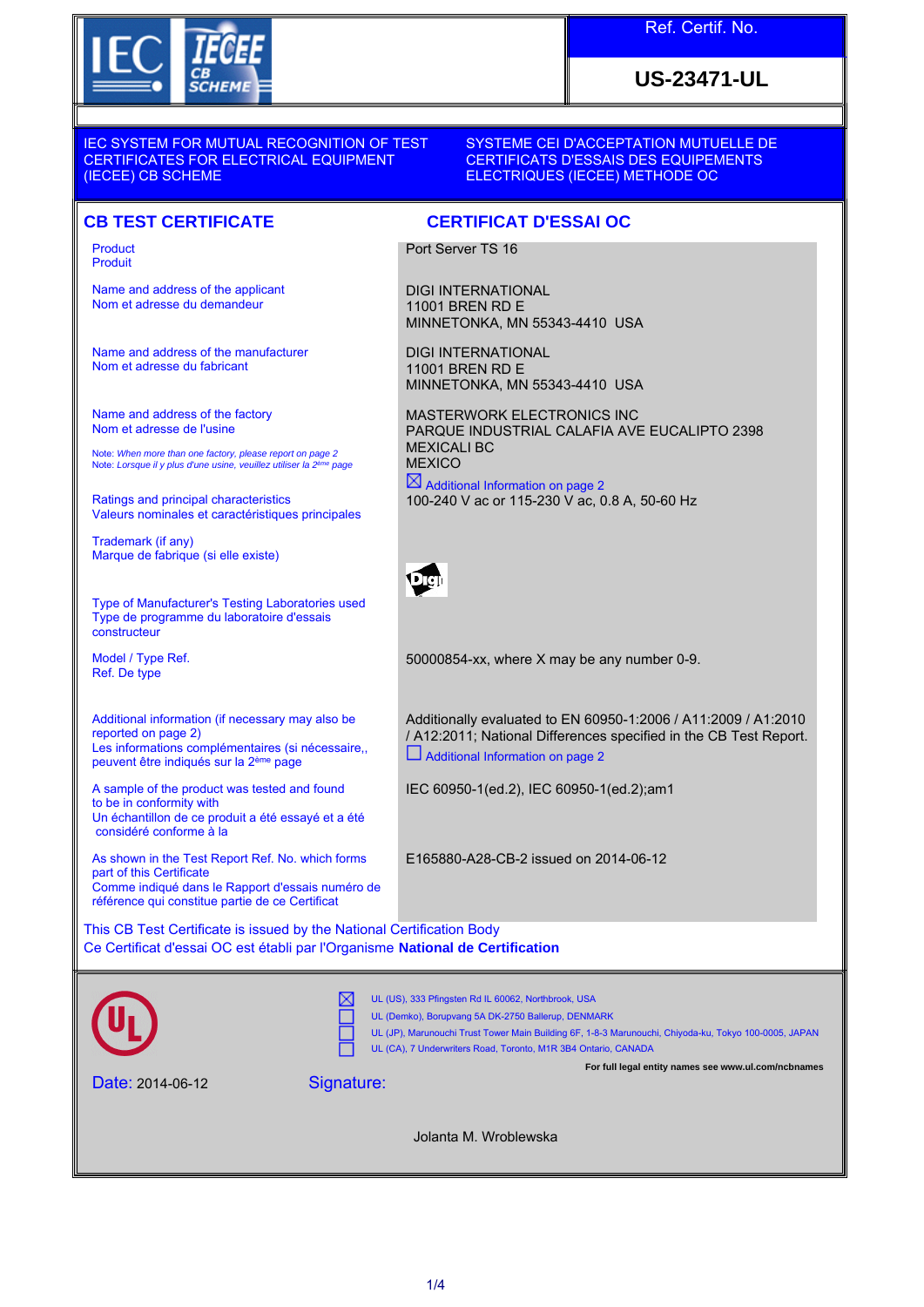

**US-23471-UL**

Factories: DIGI INTERNATIONAL INC 10000 W 76TH ST EDEN PRAIRIE MN 55344-3728 UNITED STATES

SVI PUBLIC CO LTD 142 MOO 5 TIVANON RD BANGKADI PATHUMTHANI 12000 THAILAND

#### **Additional information (if necessary) Information complémentaire (si nécessaire)**



- ⊠ UL (US), 333 Pfingsten Rd IL 60062, Northbrook, USA
	- UL (Demko), Borupvang 5A DK-2750 Ballerup, DENMARK
	- UL (JP), Marunouchi Trust Tower Main Building 6F, 1-8-3 Marunouchi, Chiyoda-ku, Tokyo 100-0005, JAPAN
	- UL (CA), 7 Underwriters Road, Toronto, M1R 3B4 Ontario, CANADA

Date: 2014-06-12

**For full legal entity names see www.ul.com/ncbnames**

folaska fd, Wee

Jolanta M. Wroblewska

Signature:

Г г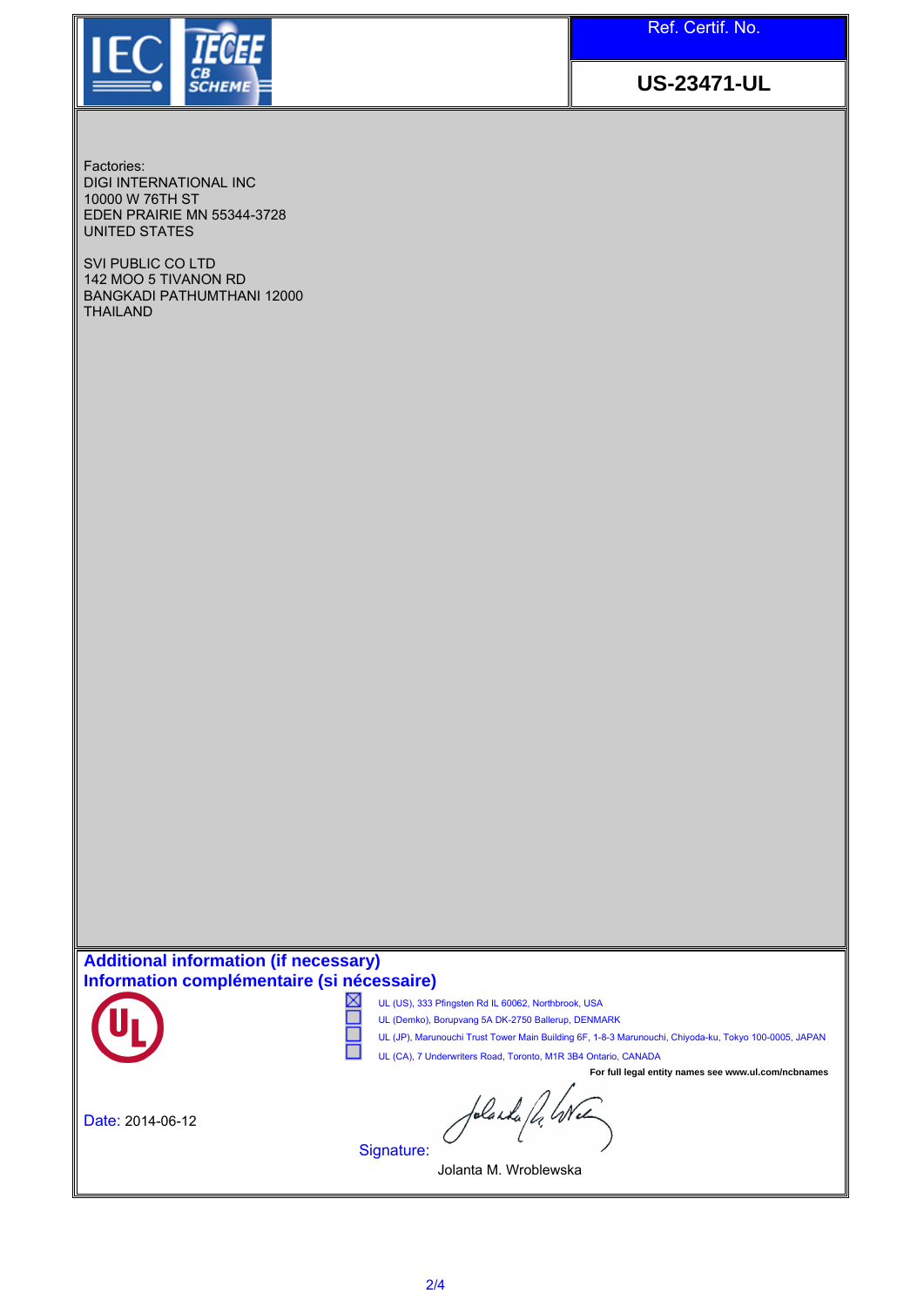

# **US-23470-UL**

IEC SYSTEM FOR MUTUAL RECOGNITION OF TEST CERTIFICATES FOR ELECTRICAL EQUIPMENT (IECEE) CB SCHEME

SYSTEME CEI D'ACCEPTATION MUTUELLE DE CERTIFICATS D'ESSAIS DES EQUIPEMENTS ELECTRIQUES (IECEE) METHODE OC

#### **CB TEST CERTIFICATE CERTIFICAT D'ESSAI OC**

Product Produit

Name and address of the applicant Nom et adresse du demandeur

Name and address of the manufacturer Nom et adresse du fabricant

Name and address of the factory Nom et adresse de l'usine

Note: *When more than one factory, please report on page 2*<br>Note: *Lorsque il y plus d'une usine, veuillez utiliser la 2<sup>ème</sup> page* 

Ratings and principal characteristics Valeurs nominales et caractéristiques principales

Trademark (if any) Marque de fabrique (si elle existe)

Type of Manufacturer's Testing Laboratories used Type de programme du laboratoire d'essais constructeur

Model / Type Ref. Ref. De type

Additional information (if necessary may also be reported on page 2) Les informations complémentaires (si nécessaire,, peuvent être indiqués sur la 2ème page

A sample of the product was tested and found to be in conformity with Un échantillon de ce produit a été essayé et a été considéré conforme à la

As shown in the Test Report Ref. No. which forms part of this Certificate Comme indiqué dans le Rapport d'essais numéro de référence qui constitue partie de ce Certificat

Port Server TS 16

DIGI INTERNATIONAL 11001 BREN RD E MINNETONKA MN 55343-4410, USA

DIGI INTERNATIONAL 11001 BREN RD E MINNETONKA MN 55343-4410, USA

MASTERWORK ELECTRONICS INC PARQUE INDUSTRIAL CALAFIA AVE EUCALIPTO 2398 MEXICALI BC **MEXICO** 

 $\boxtimes$  Additional Information on page 2 100-240 V ac or 115-230 V ac, 0.8 A, 50-60 Hz



7036-P16

Additionally evaluated to EN 60950-1:2006 / A11:2009 / A1:2010 / A12:2011; National Differences specified in the CB Test Report. Additional Information on page 2

IEC 60950-1(ed.2), IEC 60950-1(ed.2);am1

E165880-A28-CB-2 issued on 2014-06-12

This CB Test Certificate is issued by the National Certification Body Ce Certificat d'essai OC est établi par l'Organisme **National de Certification**

UL (US), 333 Pfingsten Rd IL 60062, Northbrook, USA м UL (Demko), Borupvang 5A DK-2750 Ballerup, DENMARK UL (JP), Marunouchi Trust Tower Main Building 6F, 1-8-3 Marunouchi, Chiyoda-ku, Tokyo 100-0005, JAPAN UL (CA), 7 Underwriters Road, Toronto, M1R 3B4 Ontario, CANADA **For full legal entity names see www.ul.com/ncbnames** Signature: Date: 2014-06-12 Jolanta M. Wroblewska